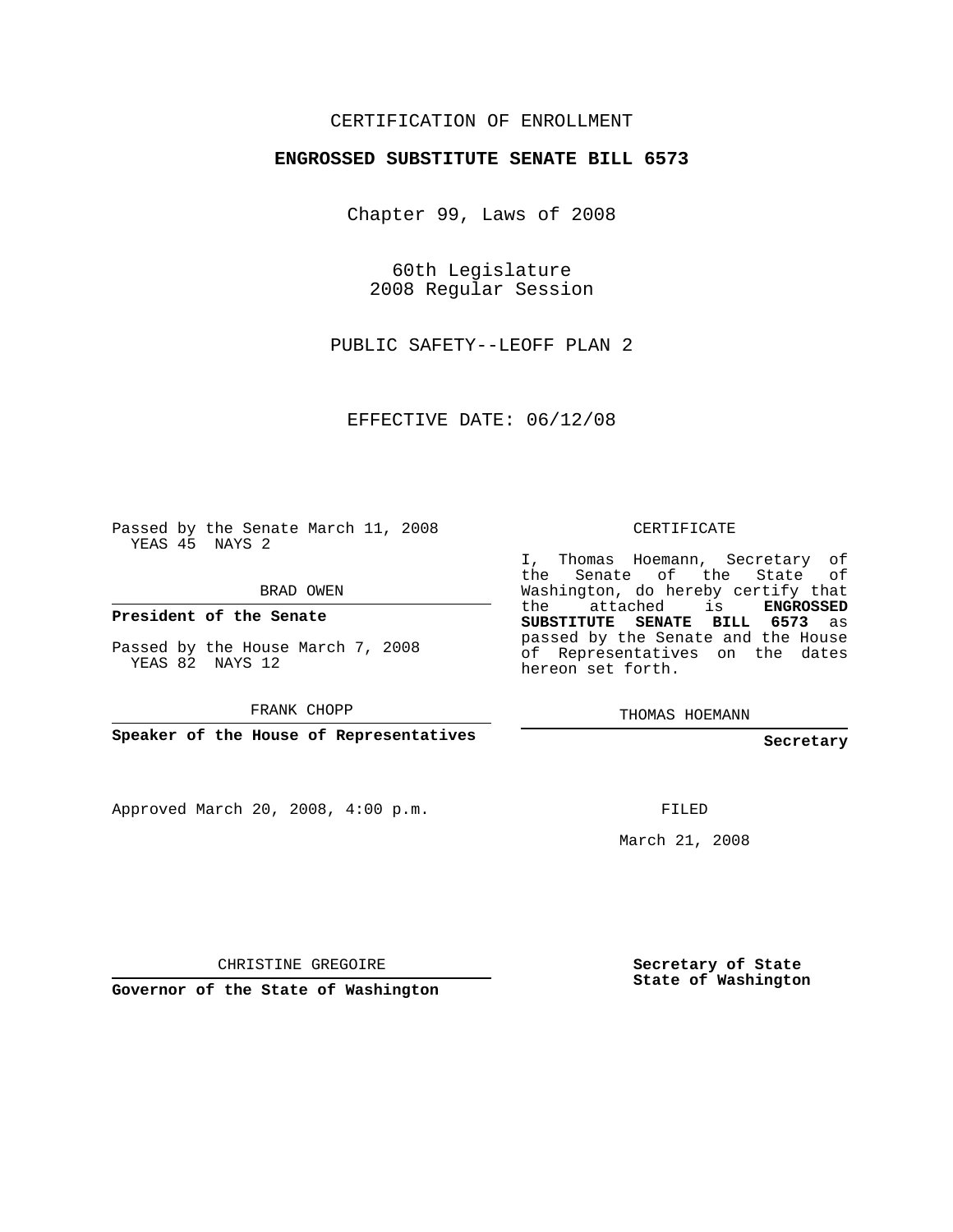# **ENGROSSED SUBSTITUTE SENATE BILL 6573** \_\_\_\_\_\_\_\_\_\_\_\_\_\_\_\_\_\_\_\_\_\_\_\_\_\_\_\_\_\_\_\_\_\_\_\_\_\_\_\_\_\_\_\_\_

\_\_\_\_\_\_\_\_\_\_\_\_\_\_\_\_\_\_\_\_\_\_\_\_\_\_\_\_\_\_\_\_\_\_\_\_\_\_\_\_\_\_\_\_\_

### AS AMENDED BY THE HOUSE

Passed Legislature - 2008 Regular Session

### **State of Washington 60th Legislature 2008 Regular Session**

**By** Senate Ways & Means (originally sponsored by Senators Kilmer, Brandland, Kauffman, Delvin, Benton, Roach, McAuliffe, and Rasmussen; by request of LEOFF Plan 2 Retirement Board)

READ FIRST TIME 02/12/08.

 AN ACT Relating to providing additional revenues for public safety, including law enforcement officers and firefighters plan 2 pension plan benefits; amending RCW 41.26.720; adding new sections to chapter 41.26 RCW; and creating a new section.

BE IT ENACTED BY THE LEGISLATURE OF THE STATE OF WASHINGTON:

 NEW SECTION. **Sec. 1.** The legislature finds that local governments need additional revenues to provide public safety resources in order to protect the citizens of Washington from fire and crime. The legislature finds that the current benefit formula and contributions for the law enforcement officers' and firefighters' plan 2 are inadequate to modify that formula in recognition of the shorter working careers for firefighters and police officers. The legislature recognizes that although some officers and firefighters are able to work comfortably beyond twenty-five years, the combat nature of fire suppression and law enforcement generally require earlier retirement ages. In recognition of the physical demands of the professions and the inherent risks faced by law enforcement officers and firefighters, eligibility for retirement in the law enforcement officers' and firefighters' plan 2 system has been set at age fifty-three. However,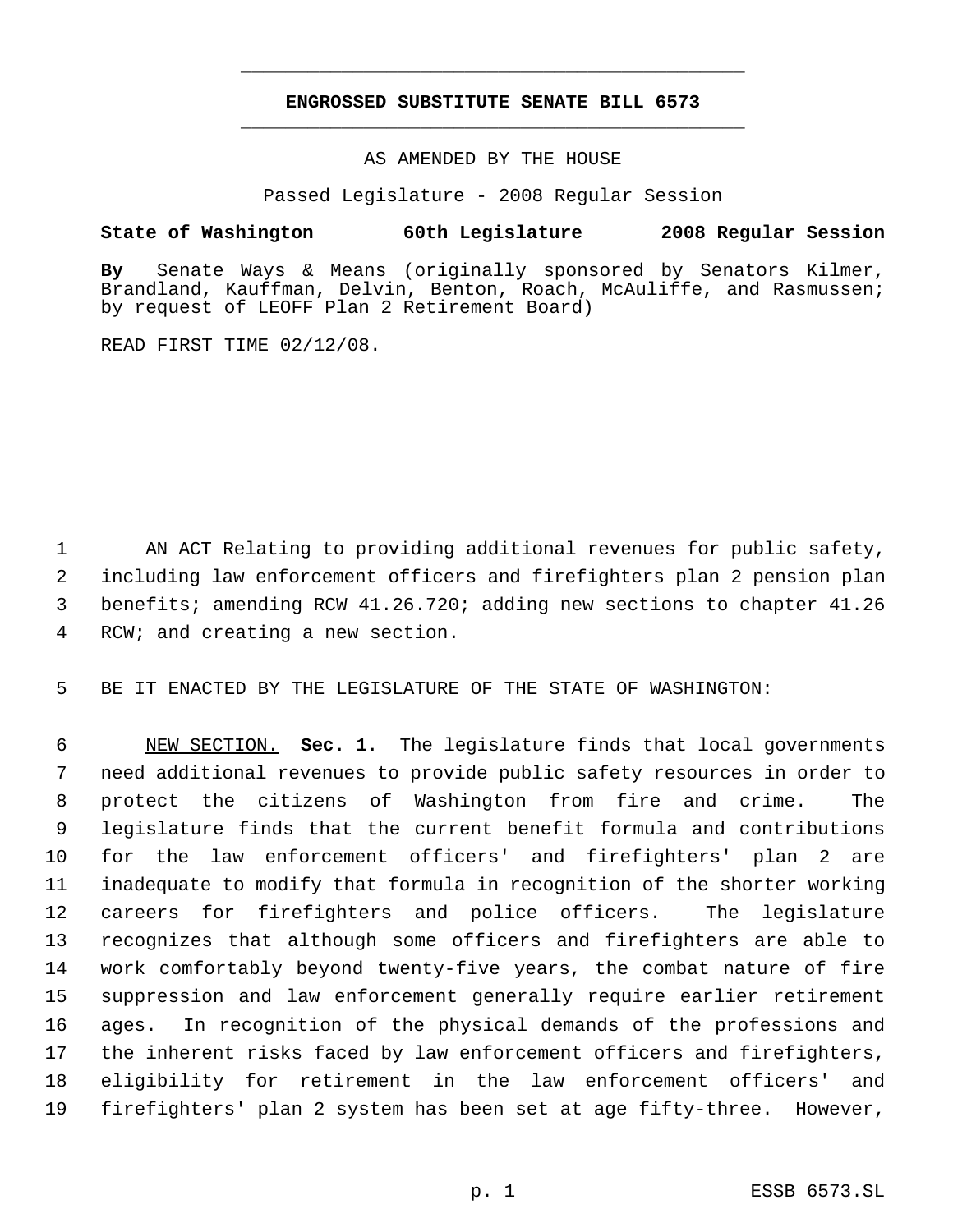the benefit formula is designed for careers of thirty-five to forty years, making retirement at age fifty-three an unrealistic option for many.

 Therefore, the legislature declares that it is the purpose of this act to provide local government public safety employers and the law enforcement officers' and firefighters' plan 2 pension plan with additional shared revenues when general state revenues exceed by more than five percent the previous fiscal biennium's revenue.

 NEW SECTION. **Sec. 2.** A new section is added to chapter 41.26 RCW to read as follows:

 The local public safety enhancement account is created in the state treasury. Moneys in the account may be spent only after appropriation. All receipts from section 4 of this act must be deposited into the account. Expenditures from the account may be used as follows:

 (1) Following appropriation, fifty percent of the money in the account shall be transferred to the law enforcement officers' and firefighters' retirement system benefits improvement account established in section 3 of this act.

 (2) Following appropriation, the balance shall be distributed by the state treasurer to all jurisdictions with law enforcement officers' and firefighters' plan 2 members. Each year, the department of retirement systems will determine each jurisdictions' proportionate share of funds based on the number of plan 2 members each jurisdiction has on June 1st of the prior year divided by the total number of plan 2 members in the system. The department of retirement systems shall provide the distribution allocation to the state treasurer. Distributions by the state treasurer shall be made annually each January 1st with one-half of the appropriation being distributed in the first year of the appropriation and any remainder the following year. If an appropriation is made for a single fiscal year, the entire appropriation shall be distributed the following January 1st. Jurisdictions that contract with other eligible jurisdictions for law enforcement services or fire protection services must agree on the distribution of funds between the contracting parties and must inform the department of retirement systems as to how the distribution is to be made. Distributions will continue to be made under the terms of the agreement until the department of retirement systems is notified by the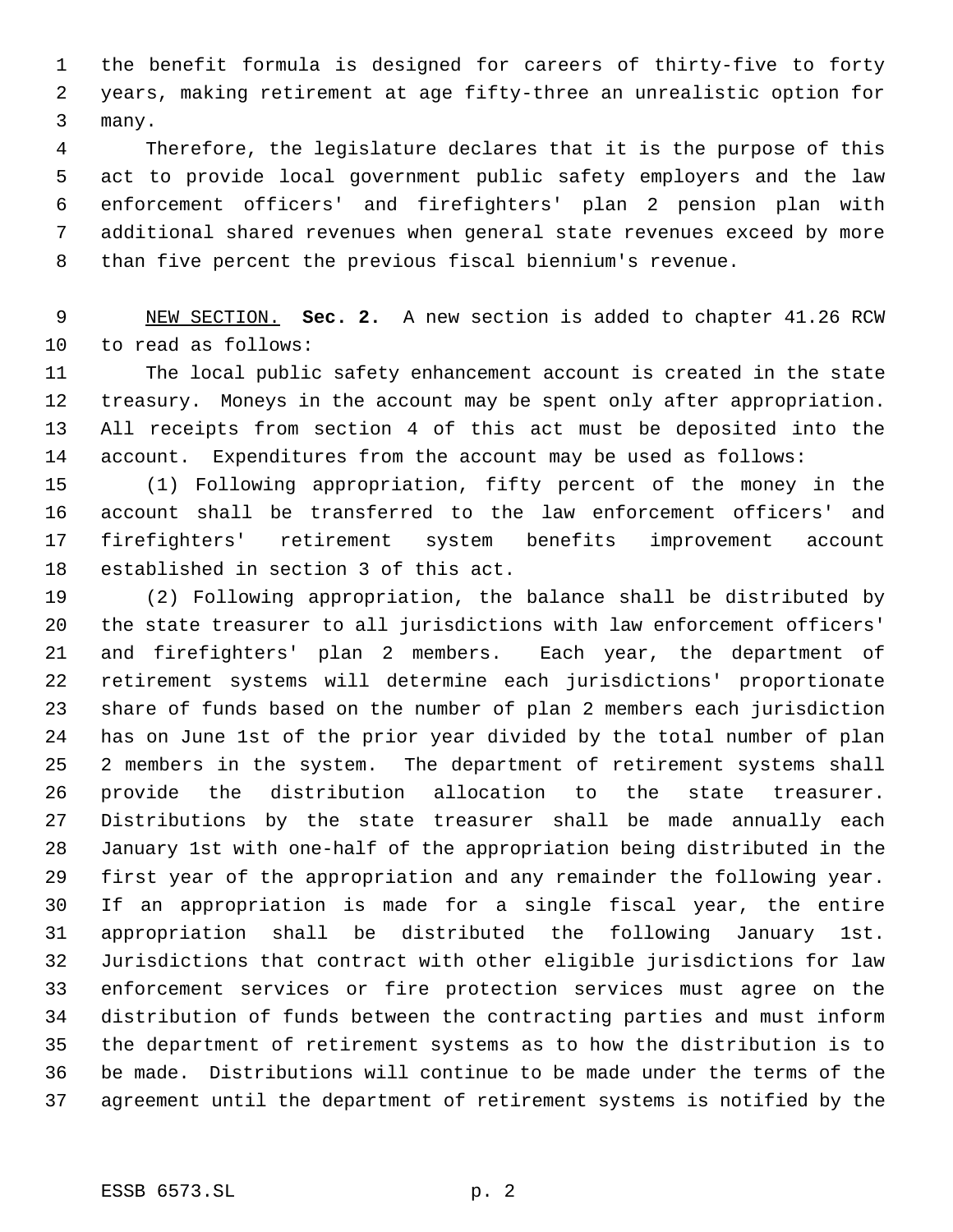eligible jurisdiction of any agreement revisions. If there is no agreement within six months of the distribution date, the moneys lapse to the state treasury. Moneys distributed from the balance of the public safety enhancement account may be used for the following purposes: (a) Criminal justice, including those where an ancillary benefit to the civil justice occurs, and includes domestic violence programs; (b) information and assistance to parents and families dealing with at-risk or runaway youth; or (c) public safety. Money distributed from the account shall not supplant existing funds used for these purposes. For purposes of this subsection, "existing funds" means the actual operating expenditures for the calendar year prior to the first distribution from the account. Actual operating expenditures excludes lost federal funds, lost or expired state grants or loans, extraordinary events not likely to reoccur, change in contract provisions beyond the control of the jurisdiction receiving the services, and major capital expenditures.

 NEW SECTION. **Sec. 3.** A new section is added to chapter 41.26 RCW to read as follows:

 (1) The local law enforcement officers' and firefighters' retirement system benefits improvement account (benefits account) is created within the law enforcement officers' and firefighters' retirement system plan 2 fund. All receipts from section 2(1) of this act must be deposited into the account.

 (2) The funds in the benefits account shall not be included by the actuary retained by the board in the calculation of the market value of assets of the law enforcement officers' and firefighters' retirement system plan 2 fund until the board directs the actuary retained by the board in writing to do so for purposes of financing benefits enacted by the legislature. The board shall, in consultation with the state investment board and within ninety days of the transfer of funds into the benefits account, provide the actuary retained by the board, in writing, the market value of the amount directed from the benefits account for inclusion in the calculation of the market value of assets of the law enforcement officers' and firefighters' retirement system plan 2 fund. The market value of the amount directed from the benefits account shall be an amount determined by the state actuary to sufficiently offset the unfunded actuarial accrued liabilities of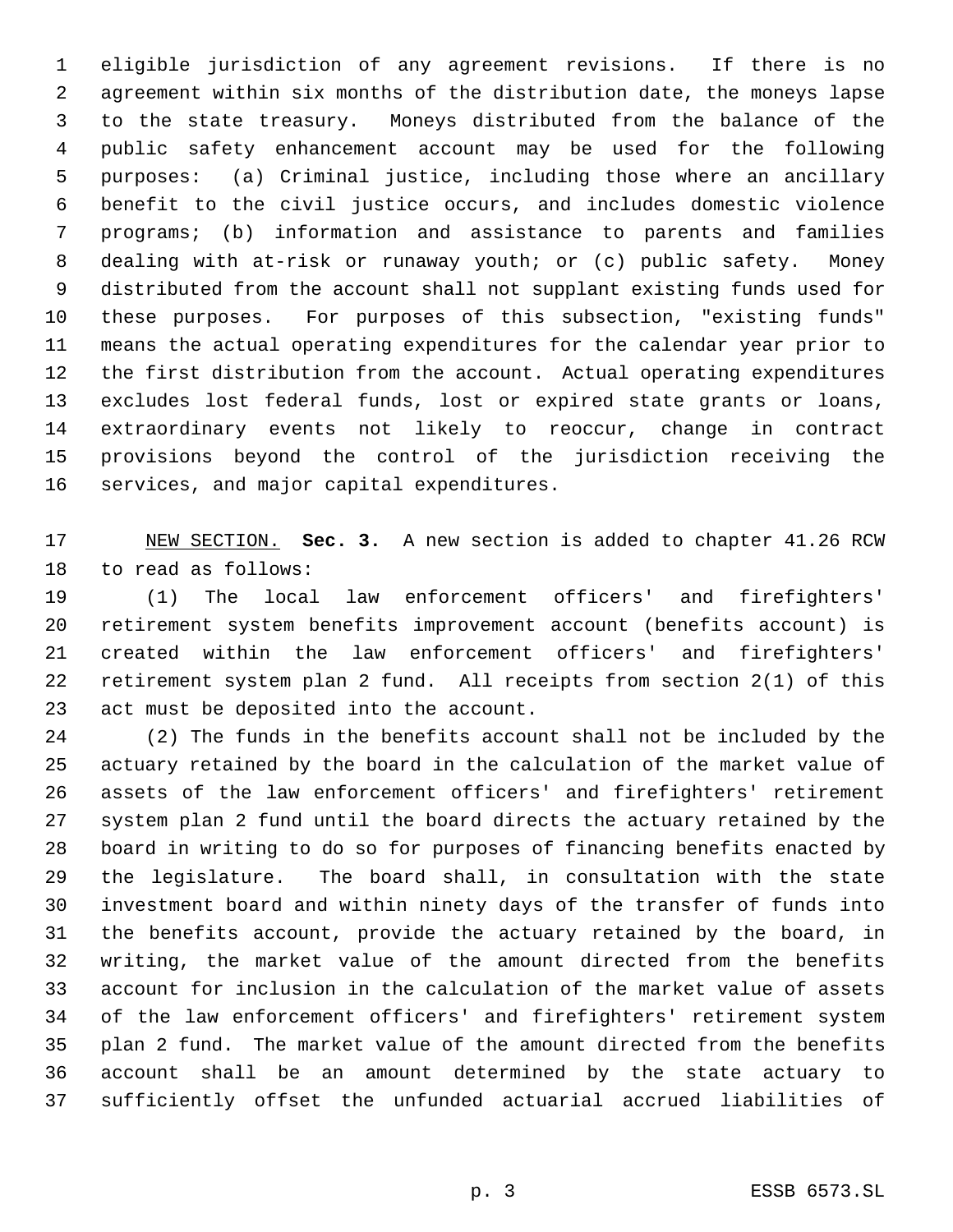benefit improvements financed from this account. The market value of the amount directed from the benefits account shall be determined as of the date of the direction from the board to include this amount for purposes of financing benefits enacted by the legislature.

 (3) The law enforcement officers' and firefighters' plan 2 retirement board shall administer the fund in an actuarially sound manner.

 (4) The state investment board has the full power to invest, reinvest, manage, contract, sell, or exchange investment money in the benefits account. The state investment board is authorized to adopt investment policies for the money in the benefits account. All investment and operating costs associated with the investment of money within the benefits account shall be paid pursuant to RCW 43.33A.160 and 43.84.160. With the exception of these expenses, the earnings from the investment of the money shall be retained by the benefits account. (5) All investments made by the state investment board shall be

 made with the exercise of that degree of judgment and care pursuant to RCW 43.33A.140 and the investment policy established by the state investment board.

 (6) When appropriate for investment purposes, the state investment board may commingle money in the fund with other funds.

 (7) The authority to establish all policies relating to the benefits account, other than the investment policies set forth in this section, resides with the law enforcement officers' and firefighters' plan 2 retirement board. Other than investments by and expenses of the state investment board, disbursements from this fund may be made only on the authorization of the law enforcement officers' and firefighters' plan 2 retirement board for purposes of funding the member, employer, and state cost of financing benefits enacted by the legislature.

 (8) The state investment board shall routinely consult with and communicate with the law enforcement officers' and firefighters' plan 2 retirement board on the investment policy, earnings of the trust, and related needs of the benefits account.

 (9) Funds in the benefits account cannot be used to finance future benefit improvements if the state actuary determines that the actuarial present value of fully projected benefits for current and future members for all benefits being financed from this account exceeds the actuarial present value of the revenue provided under section 4 of this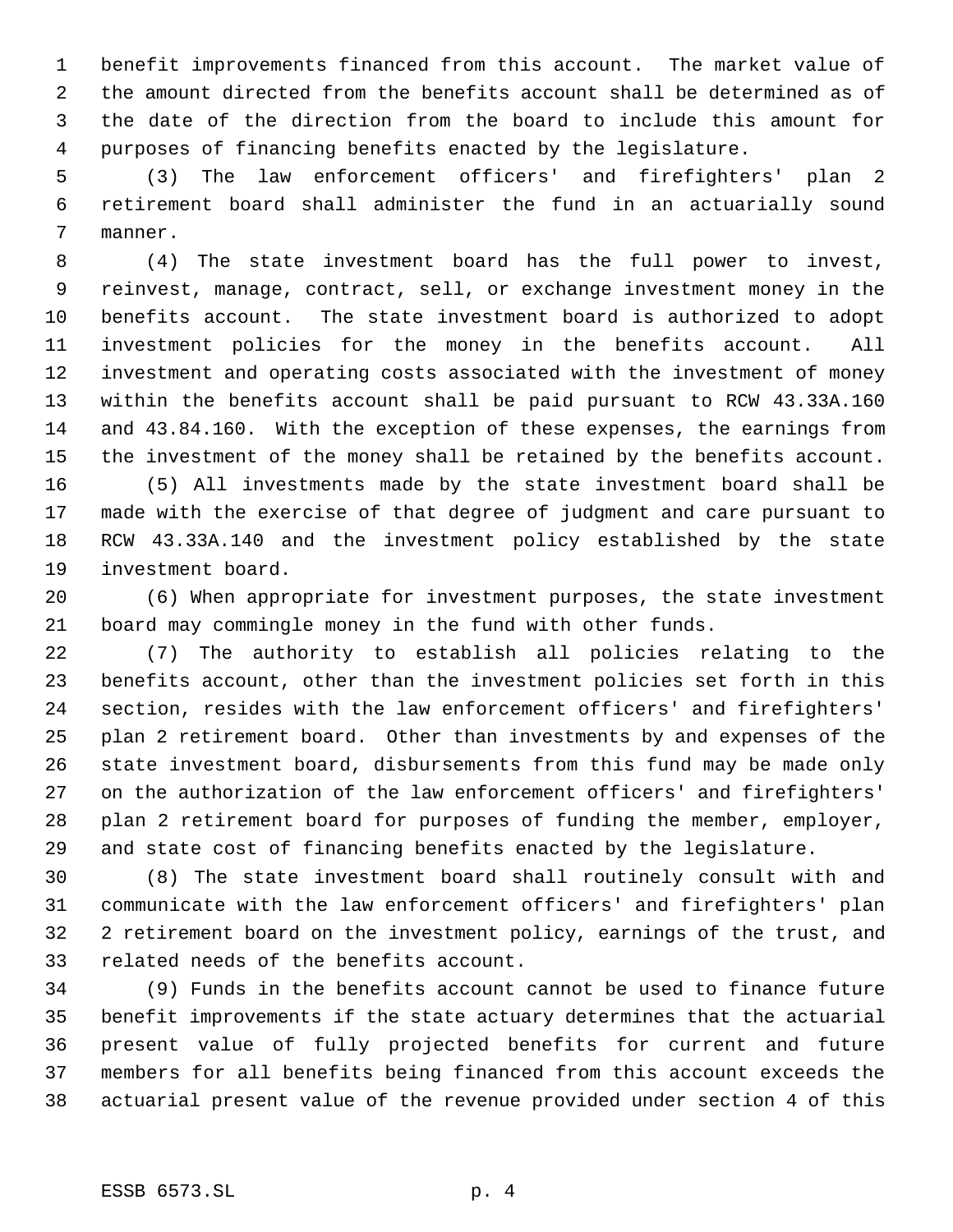act and the accrued earnings of the benefits account. When making the determination under this subsection, the state actuary shall select assumptions and methods to reduce the risk that the actual revenue received is less than the assumed revenue.

 NEW SECTION. **Sec. 4.** A new section is added to chapter 41.26 RCW to read as follows:

 (1) By September 30, 2011, if the prior fiscal biennium's general state revenues exceed the previous fiscal biennium's revenues by more than five percent, subject to appropriation by the legislature, the state treasurer shall transfer five million dollars to the local public safety enhancement account.

 (2) By September 30, 2013, if the prior fiscal biennium's general state revenues exceed the previous fiscal biennium's revenues by more than five percent, subject to appropriation by the legislature, the state treasurer shall transfer ten million dollars to the local public safety enhancement account.

 (3) By September 30, 2015, if the prior fiscal biennium's general state revenues exceed the previous fiscal biennium's revenues by more than five percent, subject to appropriation by the legislature, the state treasurer shall transfer twenty million dollars to the local public safety enhancement account.

 (4) By September 30, 2017, and by September 30 of each odd-numbered year thereafter, if the prior fiscal biennium's general state revenues exceed the previous fiscal biennium's revenues by more than five percent, subject to appropriation by the legislature, the state treasurer shall transfer the lesser of one-third of the increase, or fifty million dollars, to the local public safety enhancement account.

 **Sec. 5.** RCW 41.26.720 and 2003 c 2 s 5 are each amended to read as follows:

 (1) The board of trustees have the following powers and duties and shall:

 (a) Adopt actuarial tables, assumptions, and cost methodologies in consultation with an enrolled actuary retained by the board. The state actuary shall provide assistance when the board requests. The actuary retained by the board shall utilize the aggregate actuarial cost method, or other recognized actuarial cost method based on a level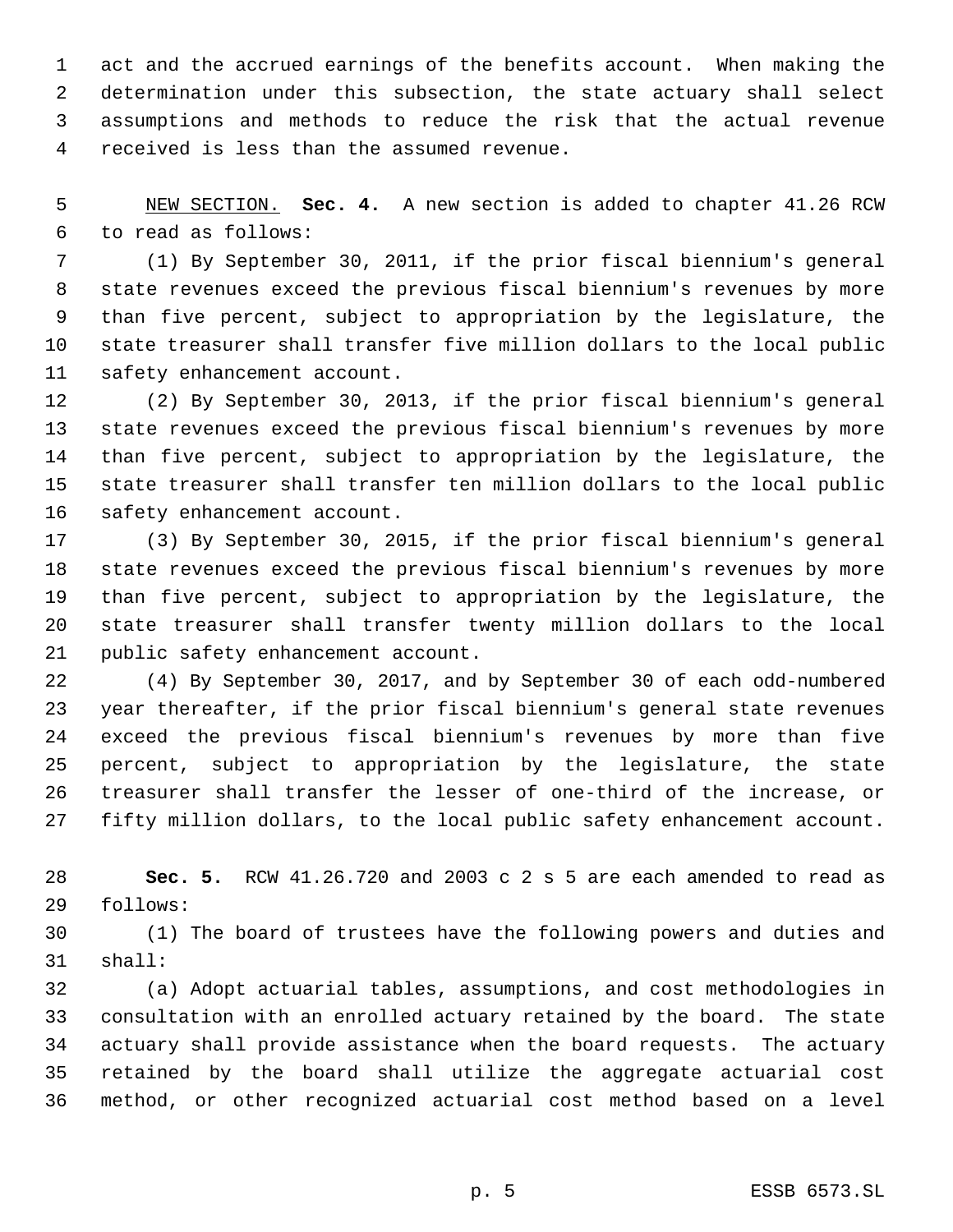percentage of payroll, as that term is employed by the American academy 2 of actuaries. The actuary retained by the board shall adjust the actuarial cost method to recognize the actuarial present value of future revenue that will be included in the calculation of the market 5 value of assets pursuant to section 3(2) of this act, using the methods and assumptions employed by the state actuary in section 3(9) of this act. In determining the reasonableness of actuarial valuations, assumptions, and cost methodologies, the actuary retained by the board shall provide a copy of all such calculations to the state actuary. If the two actuaries concur on the calculations, contributions shall be made as set forth in the report of the board's actuary. If the two actuaries cannot agree, they shall appoint a third, independent, enrolled actuary who shall review the calculations of the actuary retained by the board and the state actuary. Thereafter, contributions shall be based on the methodology most closely following that of the third actuary;

 (b)(i) Provide for the design and implementation of increased benefits for members and beneficiaries of the plan, subject to the contribution limitations under RCW 41.26.725. An increased benefit may not be approved by the board until an actuarial cost of the benefit has been determined by the actuary and contribution rates adjusted as may be required to maintain the plan on a sound actuarial basis. Increased benefits as approved by the board shall be presented to the legislature on January 1st of each year. The increased benefits as approved by the board shall become effective within ninety days unless a bill is enacted in the next ensuing session of the legislature, by majority vote of each house of the legislature, repealing the action of the board;

 (ii) As an alternative to the procedure in (b)(i) of this subsection, recommend to the legislature changes in the benefits for members and beneficiaries, without regard to the cost limitations in RCW 41.26.725(3). Benefits adopted in this manner shall have the same contractual protections as the minimum benefits in the plan. The recommendations of the board shall be presented to the legislature on January 1st of each year. These measures shall take precedence over all other measures in the legislature, except appropriations bills, and shall be either enacted or rejected without change or amendment by the legislature before the end of such regular session;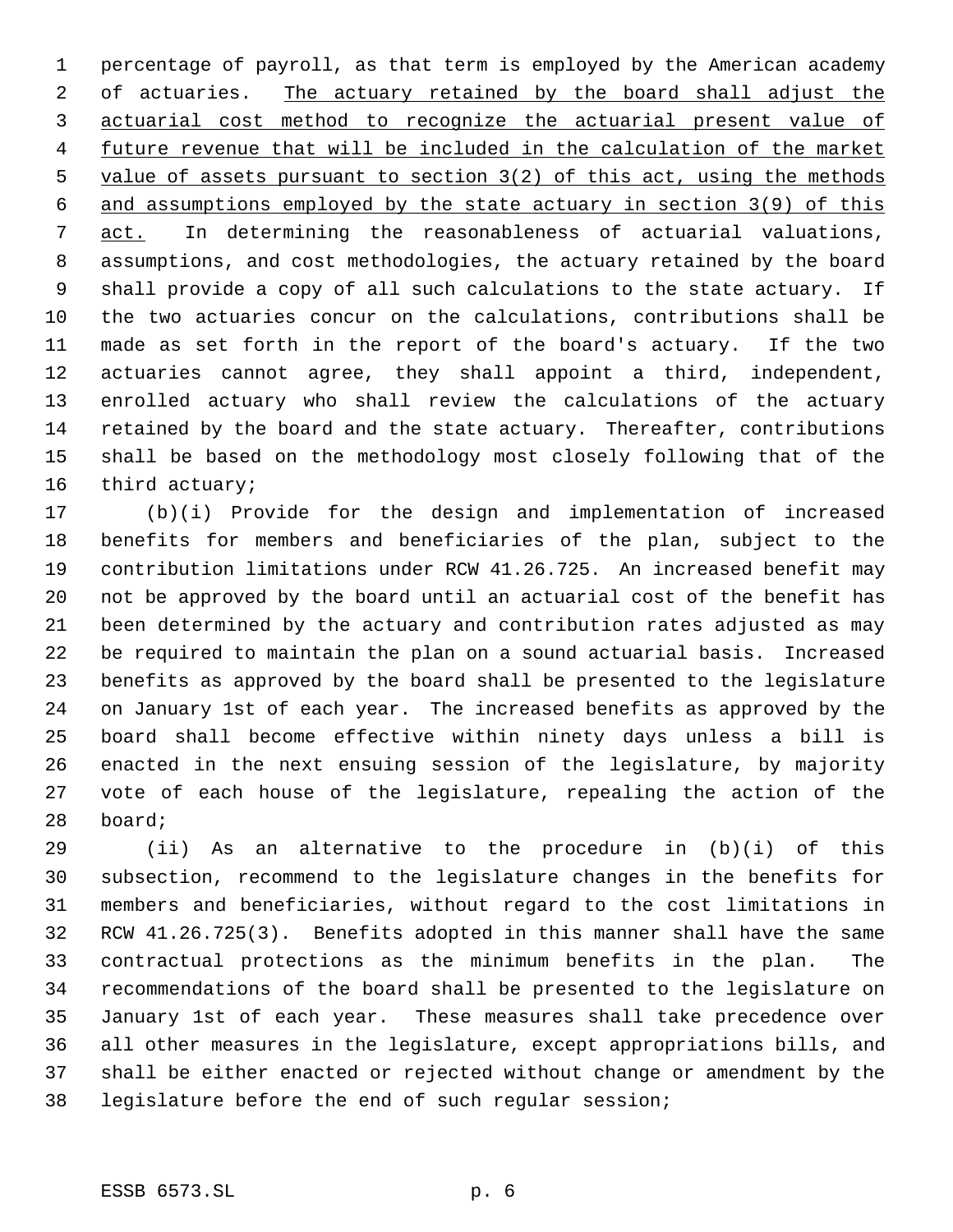(c) Retain professional and technical advisors necessary for the accomplishment of its duties. The cost of these services may be withdrawn from the trust;

 (d) Consult with the department for the purpose of improving benefit administration and member services;

 (e) Provide an annual report to the governor and the legislature setting forth the actuarial funding status of the plan and making recommendations for improvements in those aspects of retirement administration directed by the legislature or administered by the department;

 (f) Establish uniform administrative rules and operating policies 12 in the manner prescribed by law;

 (g) Engage administrative staff and acquire office space independent of, or in conjunction with, the department. The department 15 shall provide funding from its budget for these purposes;

16 (h) ((<del>The board shall publish [Publish]</del>)) <u>Publish</u> on an annual basis a schedule of increased benefits together with a summary of the minimum benefits as established by the legislature which shall constitute the official plan document; and

 (i) Be the fiduciary of the plan and discharge the board's duties solely in the interest of the members and beneficiaries of the plan.

 (2) Meetings of the board of trustees shall be conducted as follows:

 (a) All board meetings are open to the public, preceded by timely public notice;

 (b) All actions of the board shall be taken in open public session, except for those matters which may be considered in executive session as provided by law;

 (c) The board shall retain minutes of each meeting setting forth the names of those board members present and absent, and their voting record on any voted issue; and

 (d) The board may establish, with the assistance of the appropriate office of state government, an internet web site providing for interactive communication with state government, members and beneficiaries of the plan, and the public.

 (3) A quorum of the board is six board members. All board actions require six concurring votes.